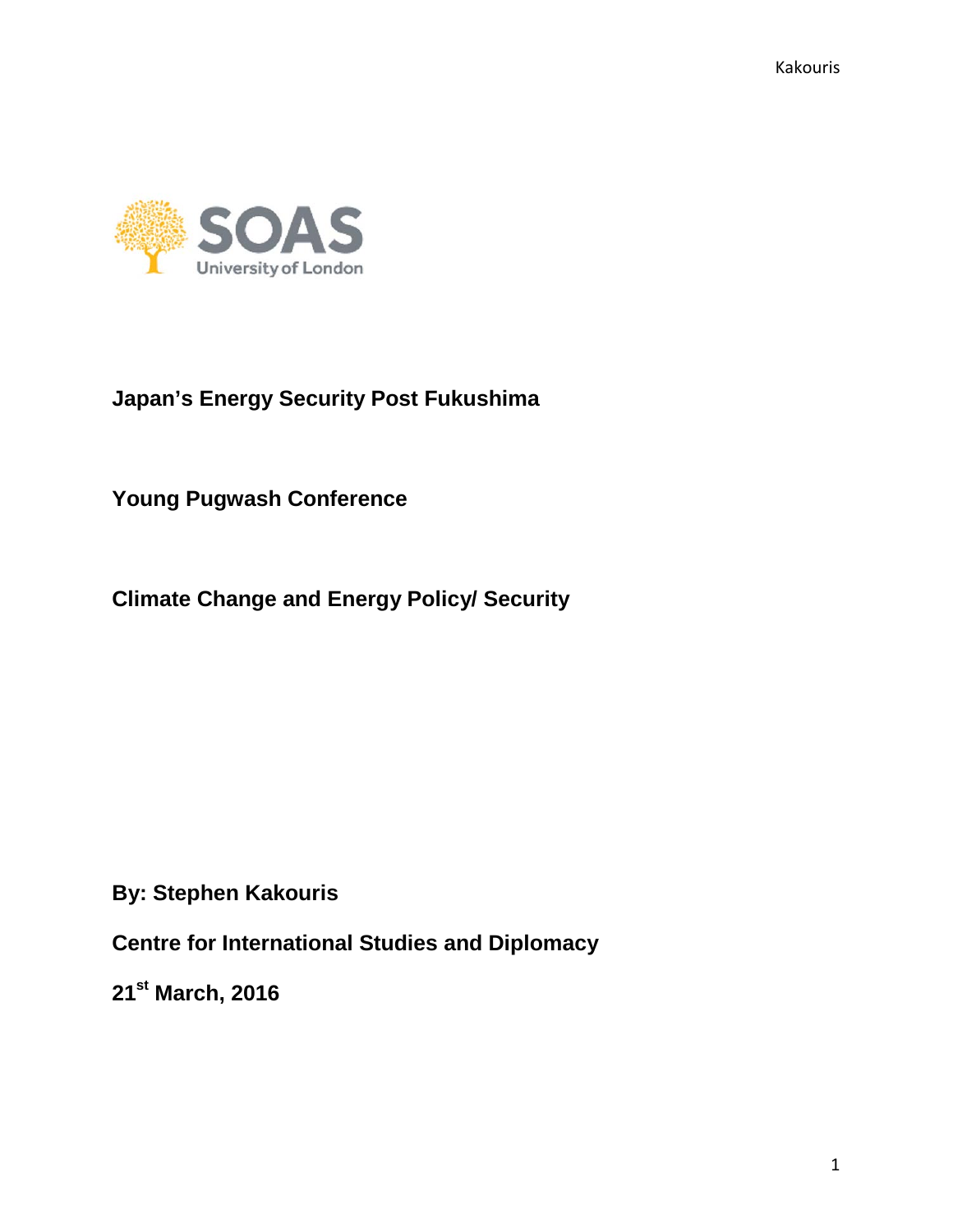## **Case Study: Fukushima**

The lack of resources in Japan put it in a position where its primary objective when it came to energy was to decrease dependency as much as possible [Vlado:2012]. Being the fifth largest consumer of energy in the world, it was not in best interest for Japan to be reliant on importation from its neighbors of which relations were insecure as well as oil producing countries in the Middle East [EIA:2008; Vivoda:2015]. Nuclear power gave Japan an opportunity to have a relatively stable energy trilemma for a country that lacked natural resources because it allowed the country to have a sense of energy independence. A quarter of Japan's energy mix was nuclear before Fukushima, giving it both resilient energy security in the event of importation disruptions as well as allowing it to be a world leader in environmental sustainability, it held the  $13<sup>th</sup>$  index rank for energy trilemma stability [worldenergy.org:2011].

The unknown shock of the tsunami in 2011 hit Japan without any warning, not that a warning could have had any effect on such an unstoppable force of nature. When the wave destabilized the power plant in Fukushima, the entire energy system of Japan had to be reassessed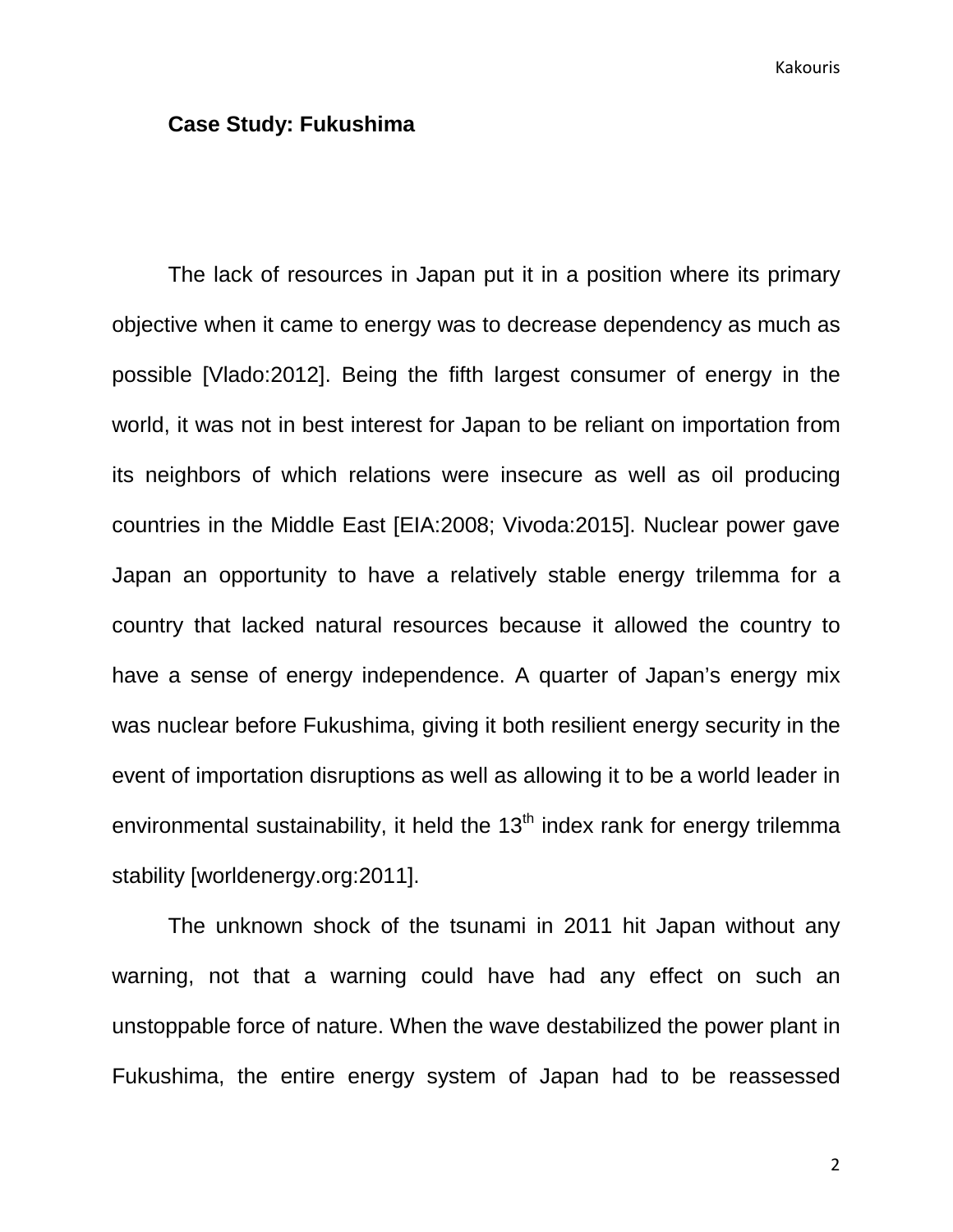Kakouris

[Vivoda:2012; Vivoda:2015]. The initial repercussions of the shock had two main destabilizing effects on the Japanese energy security. The first, and most prominent was an anti-nuclear public opinion, essentially demonizing the most significant source of Japan's home grown energy mix. The degree of the impact of Fukushima made the Japanese people and government question the safety of nuclear power plants in a country that is located on an earthquake prone fault line. The second was a dramatic increase in the use of fossil fuels which lead to a crippling trade deficit that increased the importation of fossil fuels by 25.5% [Vivoda:2012]. On top of costs of rebuilding damaged infrastructure from such a devastating event, Japan desperately needed to increase its oil import to meet energy demand, increasing the price of electricity as well as further weakening the Japanese economy.

The lack of diversity in the energy mix was truly realized when the energy system was revaluated and the nuclear industry was not to be included in Japan's energy future. Commitments to exclude nuclear from Japan's energy mix has two threatening implications to its energy security. The first being that now it is now on a "path of dependence", as it is almost entirely dependent on fossil fuel imports [Vivoda:2012]. This puts Japan's energy security in the hands of external actors. Further more disputes over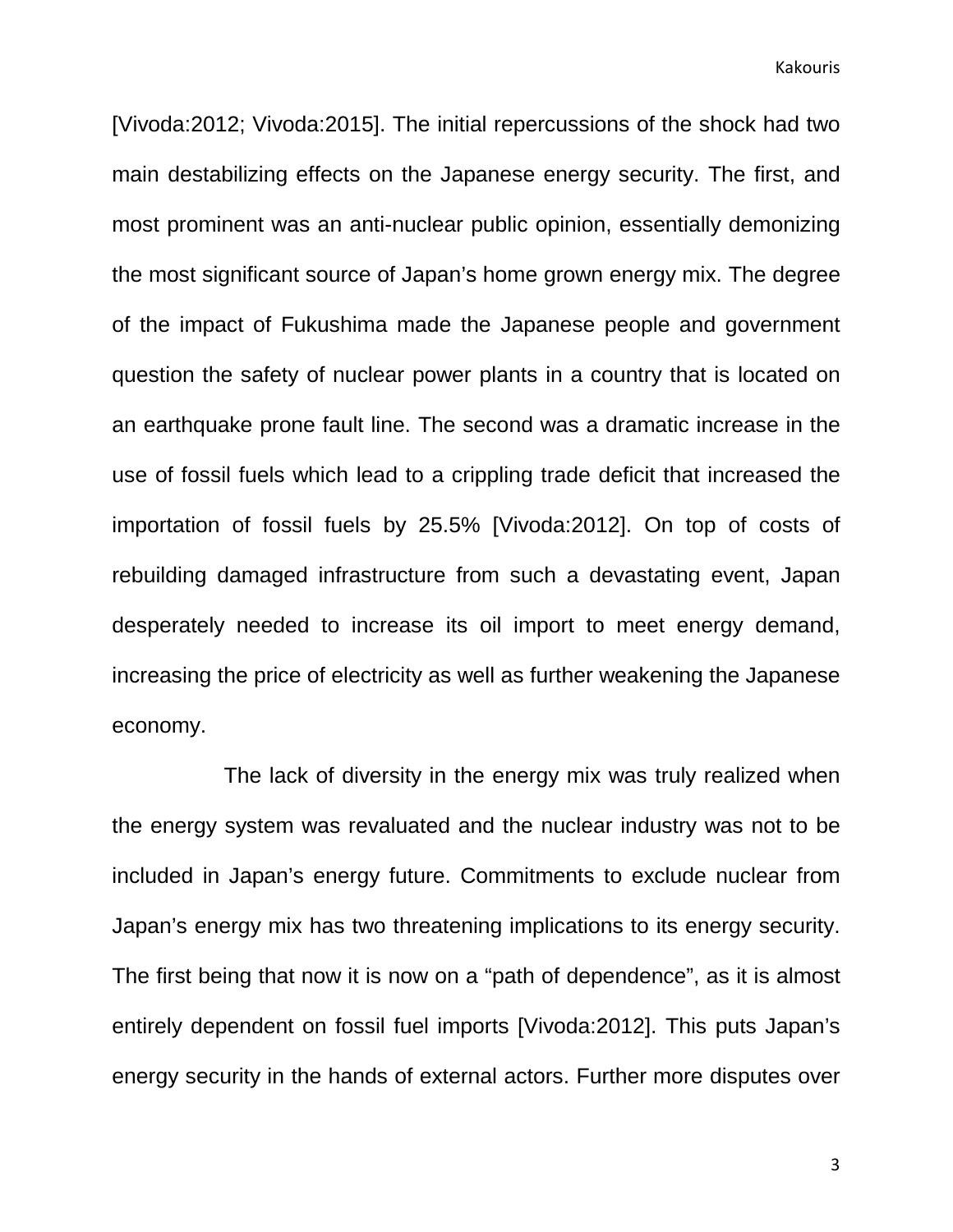Kakouris

key shipping routes in the South China contribute to Japan's energy insecurity as regional disputes have the potential to disrupt the continuity of fossil fuel imports [source+ add]. The second implication is that Japan will now significantly increase its carbon emission output in order to meet demand. The prevalence of nuclear power in Japan meant that a quarter of its energy mix came from a non-carbon energy source. Now that nuclear power generation has ceased in Japan, the country is moving away from the diversification of energy. This will Make it impossible to meet goals established at the Kyoto Protocol (which was created Japan), but also means that it can not realistically be a leader in the movement towards climate change policy.

Japan's energy plan's for the future of its energy security is diversification. In July 2015, the Japanese government finalized it's 2030 energy mix to compose of 22-24% renewables, 20-22% nuclear, 27% LNG, 26% coal and 3% oil [UNFCCC:2015]. These plans to developing renewable energy infrastructure will ideally bring Japan back to a position of energy independence, rather than solely relying on a volatile energy source. These developments have included the implementation of a feedin-tariff system to incentivize renewable source incorporation, especially with mega-solar PV [worldenergy.org:2015]. The most important,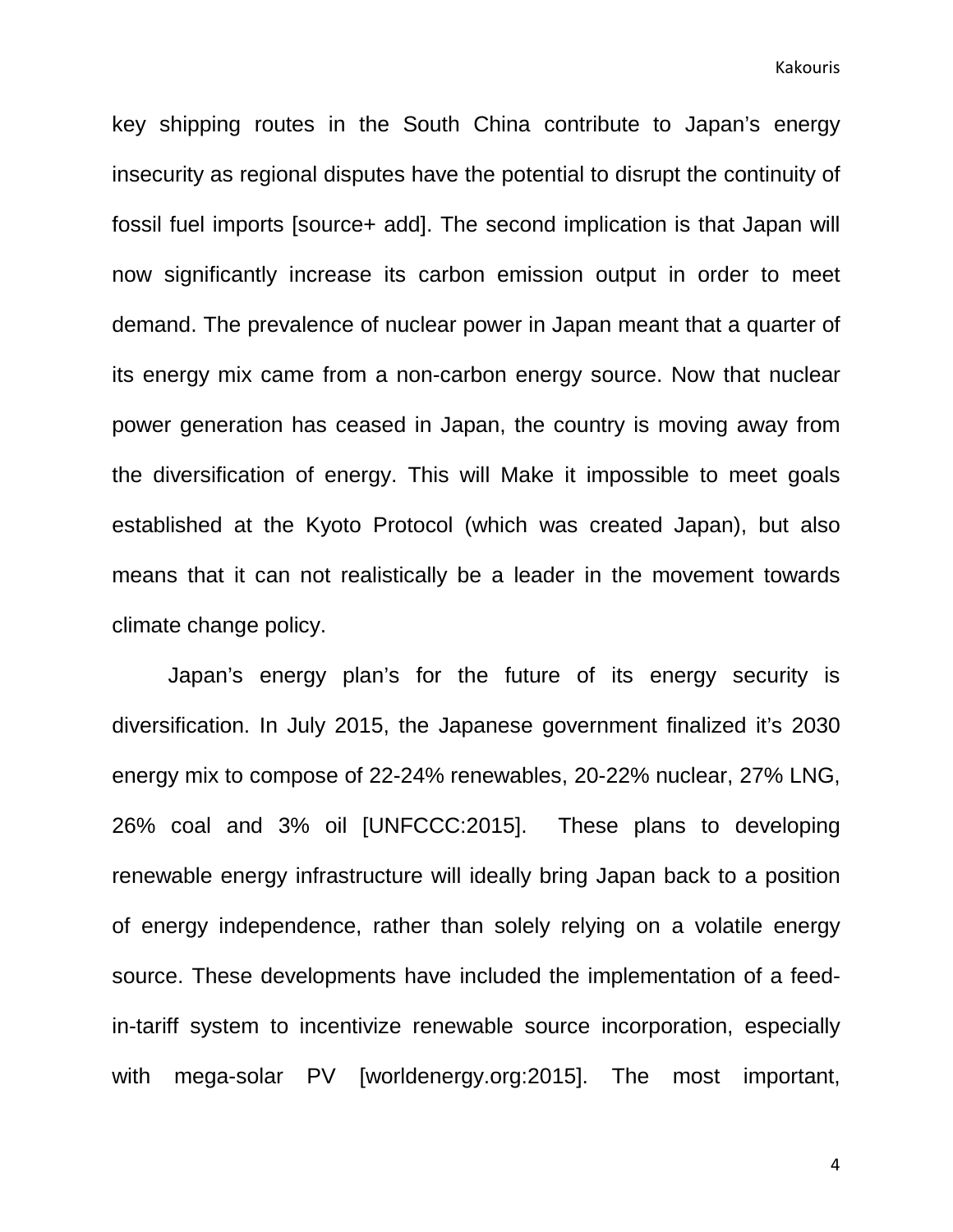immediate action for Japan is to focus on energy efficiency. These steps demonstrate Japan's commitment to reduce vulnerability and increase resilience in its energy sector.

Japan is an example of how detrimental climate change can be to energy security. The effects of of the tsunami and Fukushima provided a wake up call, for the rest of the world. Similar to that experienced in the 1973 oil crisis. The message being: It does not matter how developed or "Westernized" the society is, natural disasters are the most dangerous threat to energy security. If scientific consensus is to be believed, global warming is likely to increase the frequency and severity with which events similar the the 2011 tsunami occur in the future [ICC:2012] . This crisis led to energy policy that achieved a complete shutdown of Japan's nuclear energy production, reestablishing energy dependence on the importation of fossil fuels in the immediate future [Vivoda:2015]. Japan's energy trilemma, now almost completely dependent of fossil fuel imports aside from 10% renewables, has been reduced to a Global Energy Security Index Rank of  $32<sup>nd</sup>$  in the world in 2015. Japan demonstrates the consequences of not having a diversified energy mix.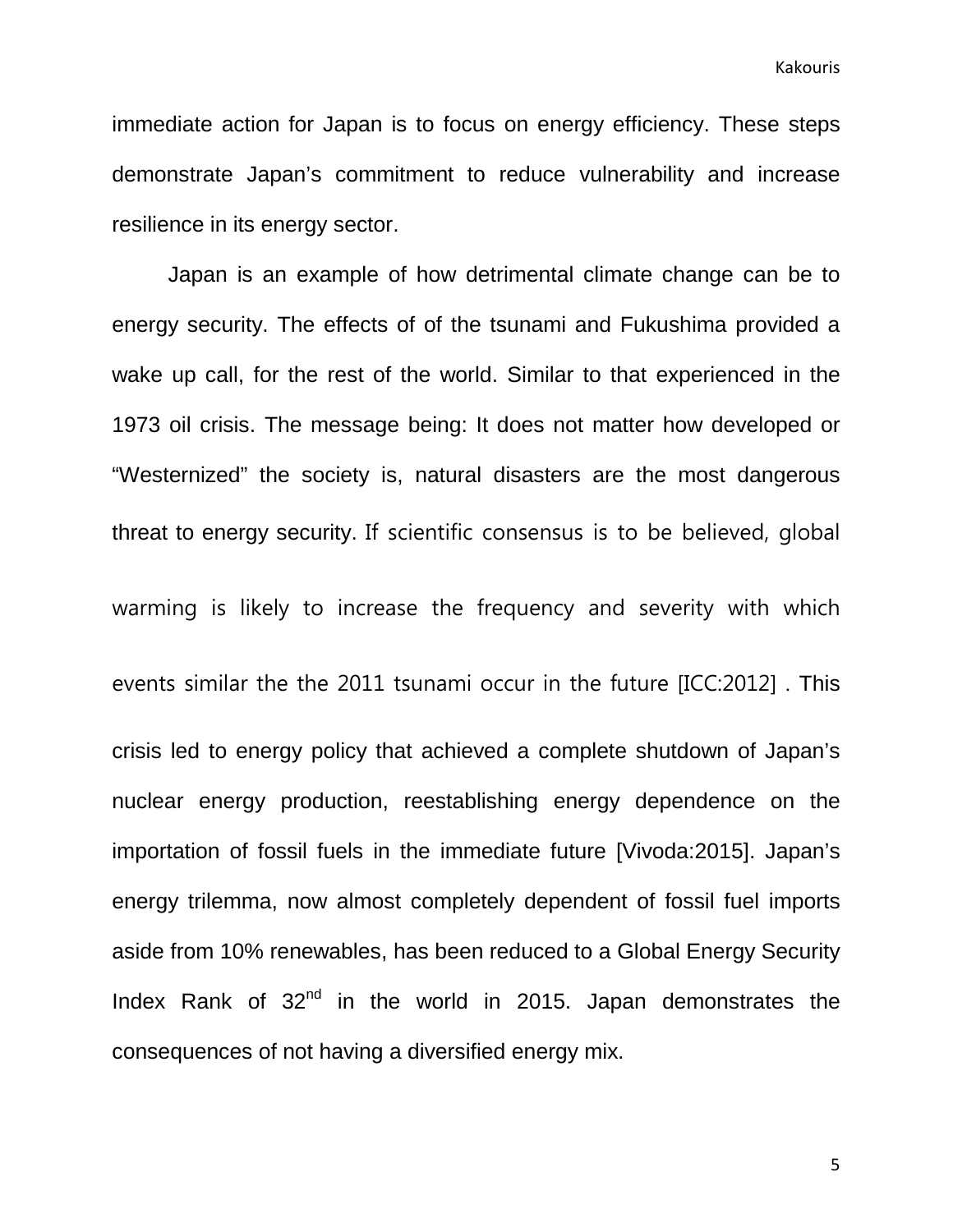Kakouris

The saving grace for Japan is that it is a developed country that bounced back from this disaster, relatively quickly. When an unexpected shock hit the energy industry, the countries energy sector was left extremely vulnerable. A positive aspect for Japan is that is a country that has other strong industry sectors that can help it correct its errors and eventually rehabilitate. The information on extreme weather event shows that there are greater numbers in fatalities and damage to infrastructure in poorer countries. Provided that there is a connection between climate change and the increase of natural disasters, developing countries are at far greater risk of threats to energy security and irremediable repercussions.

## Bibliography

Hildyard, Nicholas. "'Creating Insecurities: The Consequences of EU Energy Policies,'" May  $2011.$ [http://www.thecornerhouse.org.uk/sites/thecornerhouse.org.uk/files/Creating%20I](http://www.thecornerhouse.org.uk/sites/thecornerhouse.org.uk/files/Creating%20Insecurities%20%20no%20pictures%20WEB.pdf) [nsecurities%20%20no%20pictures%20WEB.pdf.](http://www.thecornerhouse.org.uk/sites/thecornerhouse.org.uk/files/Creating%20Insecurities%20%20no%20pictures%20WEB.pdf)

Rühle, Michael. "NATO and Energy Security: From Philosophy to Implementation." *Journal of Transatlantic Studies*, 2012. http://www.tandfonline.com.ezproxy.soas.ac.uk/doi/pdf/10.1080/14794012.2012. 734673.